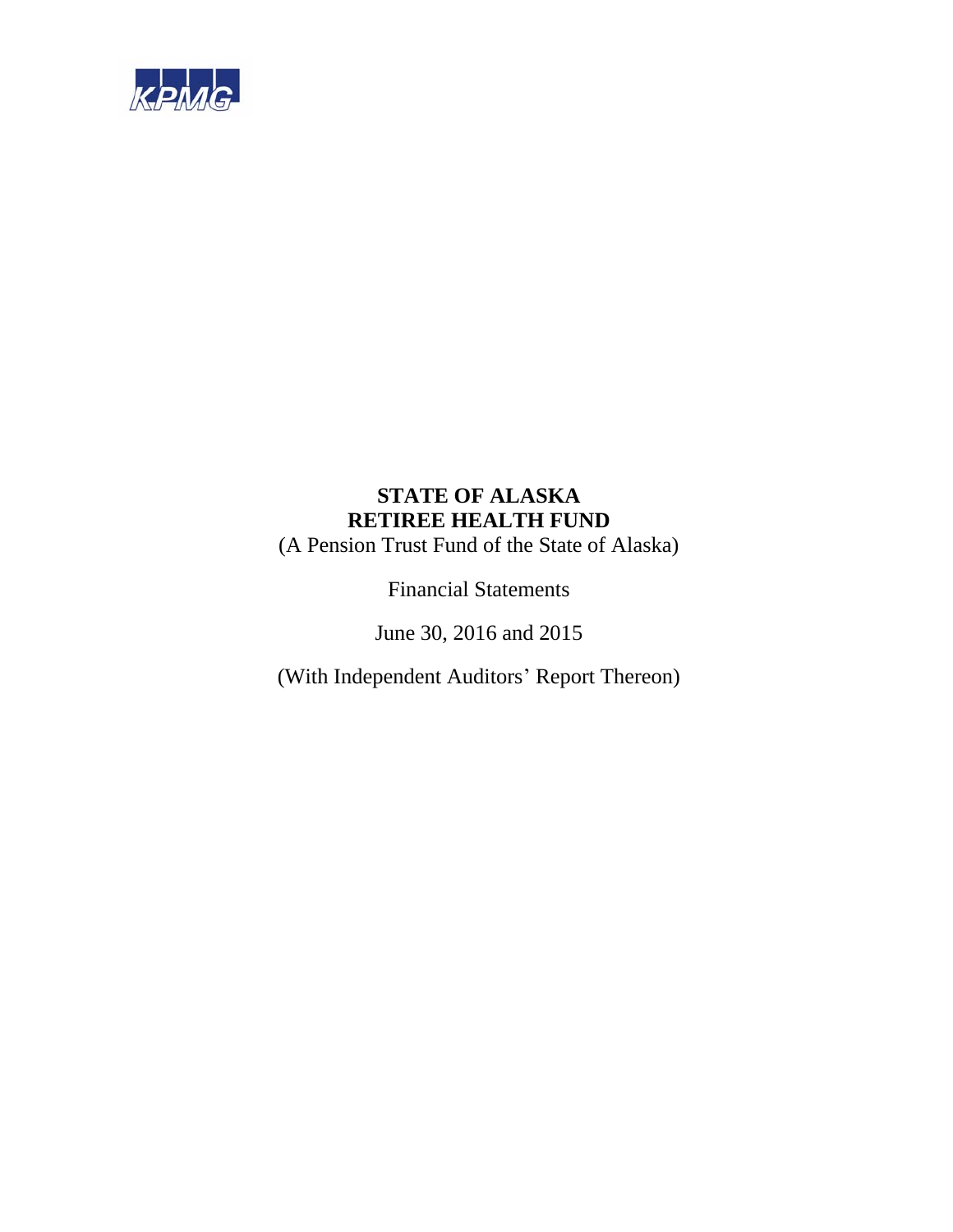(A Pension Trust Fund of the State of Alaska)

# **Table of Contents**

|                                                  | Page(s)   |
|--------------------------------------------------|-----------|
| Independent Auditors' Report                     | $1 - 2$   |
| Management's Discussion and Analysis (Unaudited) | $3 - 8$   |
| <b>Statements of Fiduciary Net Position</b>      | Q         |
| Statements of Changes in Fiduciary Net Position  | 10        |
| <b>Notes to Financial Statements</b>             | $11 - 14$ |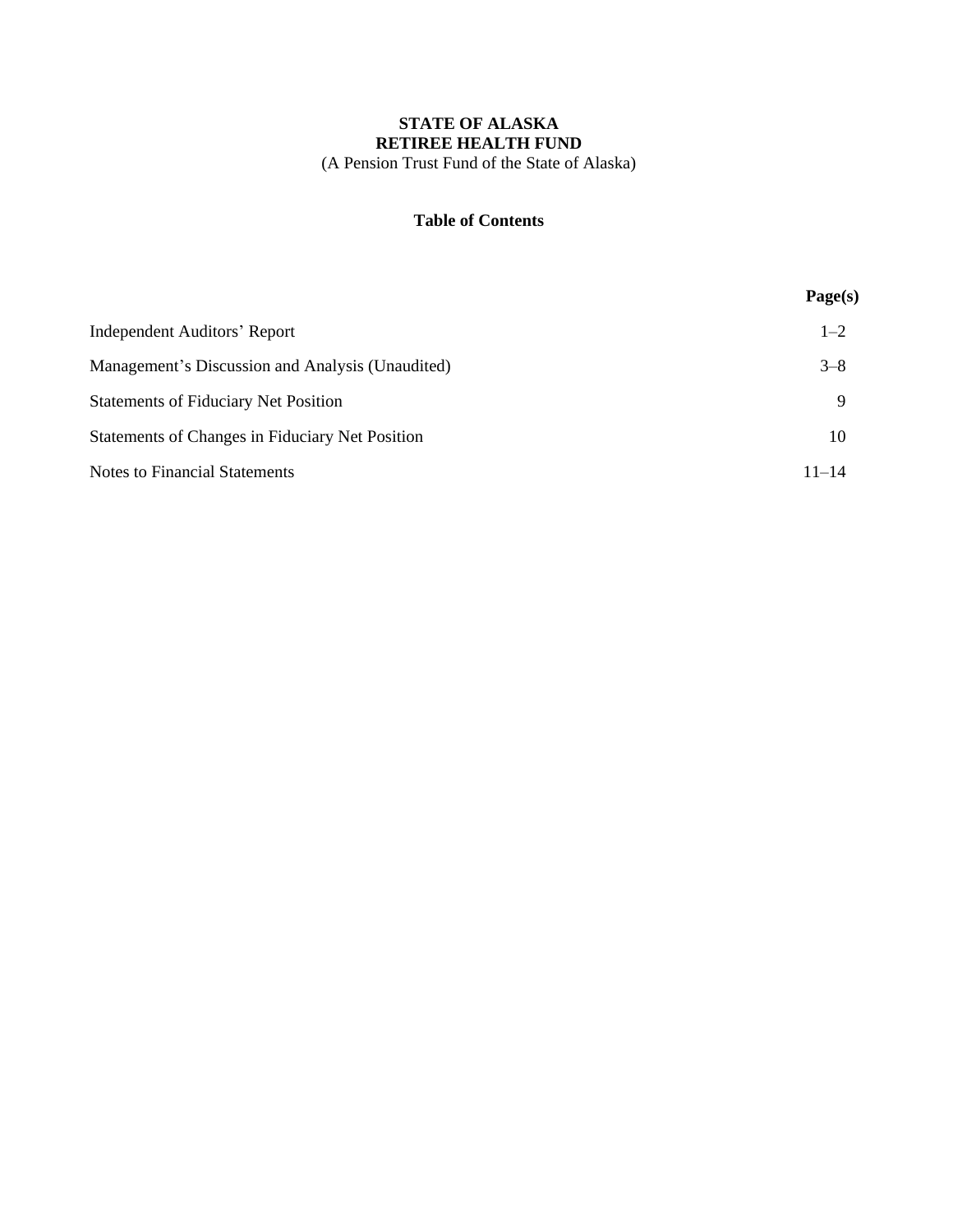

**KPMG LLP** Suite 600 701 West Eighth Avenue Anchorage, AK 99501

# **Independent Auditors' Report**

The Division of Retirement and Benefits and Members of the Alaska Retirement Management Board State of Alaska Retiree Health Fund:

We have audited the accompanying financial statements of the State of Alaska Retiree Health Fund (the Plan), a pension trust fund of the State of Alaska, as of and for the years ended June 30, 2016 and 2015, and the related notes to financial statements, which collectively comprise the Plan's basic financial statements as listed in the table of contents.

# *Management's Responsibility for the Financial Statements*

Management is responsible for the preparation and fair presentation of these financial statements in accordance with U.S. generally accepted accounting principles; this includes the design, implementation, and maintenance of internal control relevant to the preparation and fair presentation of financial statements that are free from material misstatement, whether due to fraud or error.

# *Auditors' Responsibility*

Our responsibility is to express an opinion on these financial statements based on our audits. We conducted our audits in accordance with auditing standards generally accepted in the United States of America. Those standards require that we plan and perform the audit to obtain reasonable assurance about whether the financial statements are free from material misstatement.

An audit involves performing procedures to obtain audit evidence about the amounts and disclosures in the financial statements. The procedures selected depend on the auditors' judgment, including the assessment of the risks of material misstatement of the financial statements, whether due to fraud or error. In making those risk assessments, the auditor considers internal control relevant to the entity's preparation and fair presentation of the financial statements in order to design audit procedures that are appropriate in the circumstances, but not for the purpose of expressing an opinion on the effectiveness of the entity's internal control. Accordingly, we express no such opinion. An audit also includes evaluating the appropriateness of accounting policies used and the reasonableness of significant accounting estimates made by management, as well as evaluating the overall presentation of the financial statements.

We believe that the audit evidence we have obtained is sufficient and appropriate to provide a basis for our audit opinion.

# *Opinion*

In our opinion, the financial statements referred to above present fairly, in all material respects, the fiduciary net position of the State of Alaska Retiree Health Fund as of June 30, 2016 and 2015, and the changes in fiduciary net position for the years then ended, in accordance with U.S. generally accepted accounting principles.

1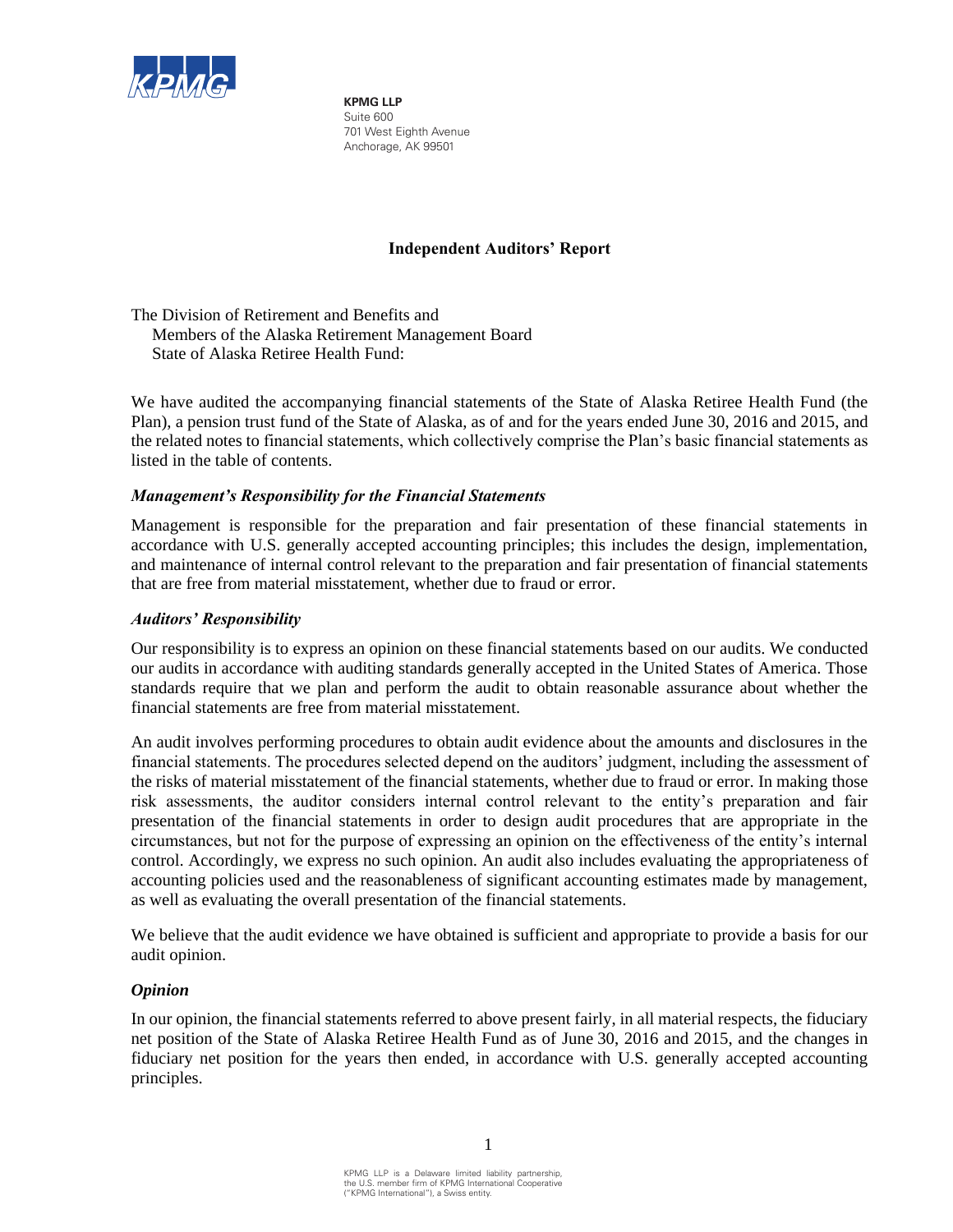

# *Other Matter*

# *Required Supplementary Information*

U.S. generally accepted accounting principles require that the Management's Discussion and Analysis, on pages 3–8, be presented to supplement the basic financial statements. Such information, although not a part of the basic financial statements, is required by the Governmental Accounting Standards Board, who considers it to be an essential part of financial reporting for placing the basic financial statements in an appropriate operational, economic, or historical context. We have applied certain limited procedures to the required supplementary information in accordance with auditing standards generally accepted in the United States of America, which consisted of inquiries of management about the methods of preparing the information and comparing the information for consistency with management's responses to our inquiries, the basic financial statements, and other knowledge we obtained during our audit of the basic financial statements. We do not express an opinion or provide any assurance on the information because the limited procedures do not provide us with sufficient evidence to express an opinion or provide any assurance.



April 6, 2017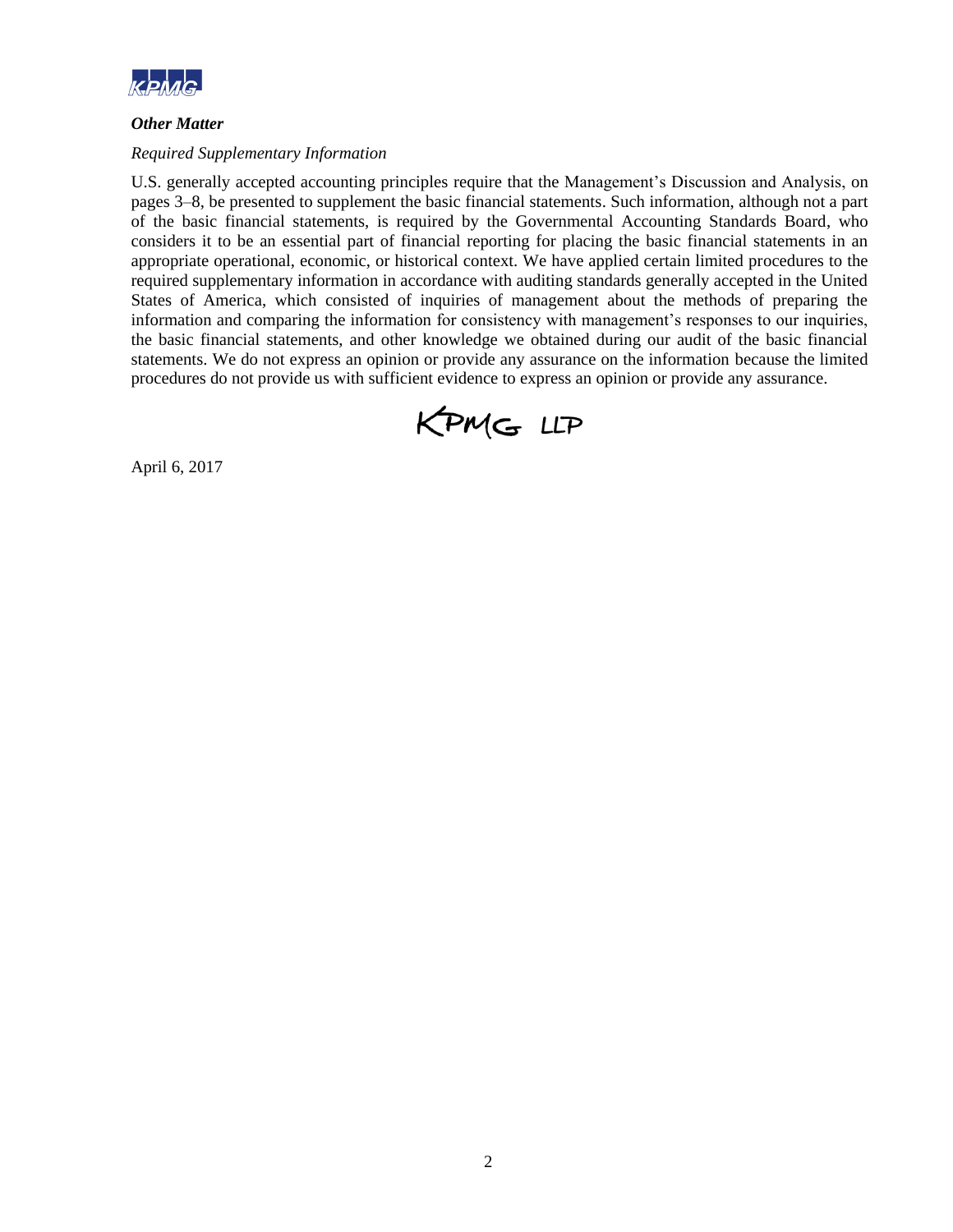(A Pension Trust Fund of the State of Alaska)

Management's Discussion and Analysis (Unaudited)

June 30, 2016 and 2015

This section presents management's discussion and analysis (MD&A) of the Retiree Health Fund's (the Plan) financial condition and performance for the years ended June 30, 2016 and 2015. This section is presented as a narrative overview and analysis. Please read the MD&A in conjunction with the financial statements and notes to financial statements to better understand the financial condition and performance of the Plan during the fiscal years ended June 30, 2016 and 2015. Information for fiscal year 2014 is presented for comparative purposes.

# **Financial Highlights**

The Plan's financial highlights as of June 30, 2016 were as follows:

- The Plan's net position restricted for postemployment healthcare benefits increased by \$27.6 million during fiscal year 2016.
- The Plan's health premiums totaled \$71.4 million during fiscal year 2016, an increase of \$3.3 million from fiscal year 2015.
- The Plan's net investment income increased \$4.4 million during fiscal year 2016 from fiscal year 2015.
- The Plan's benefit expenses totaled \$55.8 million during fiscal year 2016, an increase of \$1.6 million over fiscal year 2015.

## **Overview of the Financial Statements**

This discussion and analysis is intended to serve as an introduction to the Plan's financial statements. The Plan's financial statements are composed of three components: (1) statement of fiduciary net position, (2) statement of changes in fiduciary net position, and (3) notes to financial statements.

*Statements of Fiduciary Net Position* – This statement presents information regarding the Plan's assets, liabilities, and resulting net position restricted for postemployment healthcare benefits. This statement reflects the Plan's investments at fair value, along with cash and cash equivalents, receivables, and other assets less liabilities at June 30, 2016 and 2015.

*Statements of Changes in Fiduciary Net Position* – This statement presents how the Plan's net position restricted for postemployment healthcare benefits changed during the fiscal years ended June 30, 2016 and 2015. This statement presents health premiums earned and net investment income during the period. Deductions for postemployment healthcare benefits and operating deductions are also presented.

The above statements represent resources available for investment and payment of benefits as of the fiscal year-end and the sources and uses of those funds during fiscal year 2016 and 2015.

*Notes to Financial Statements* – The notes to financial statements are an integral part of the financial statements and provide additional detailed information and schedules that are essential to a full understanding of the Plan's financial statements.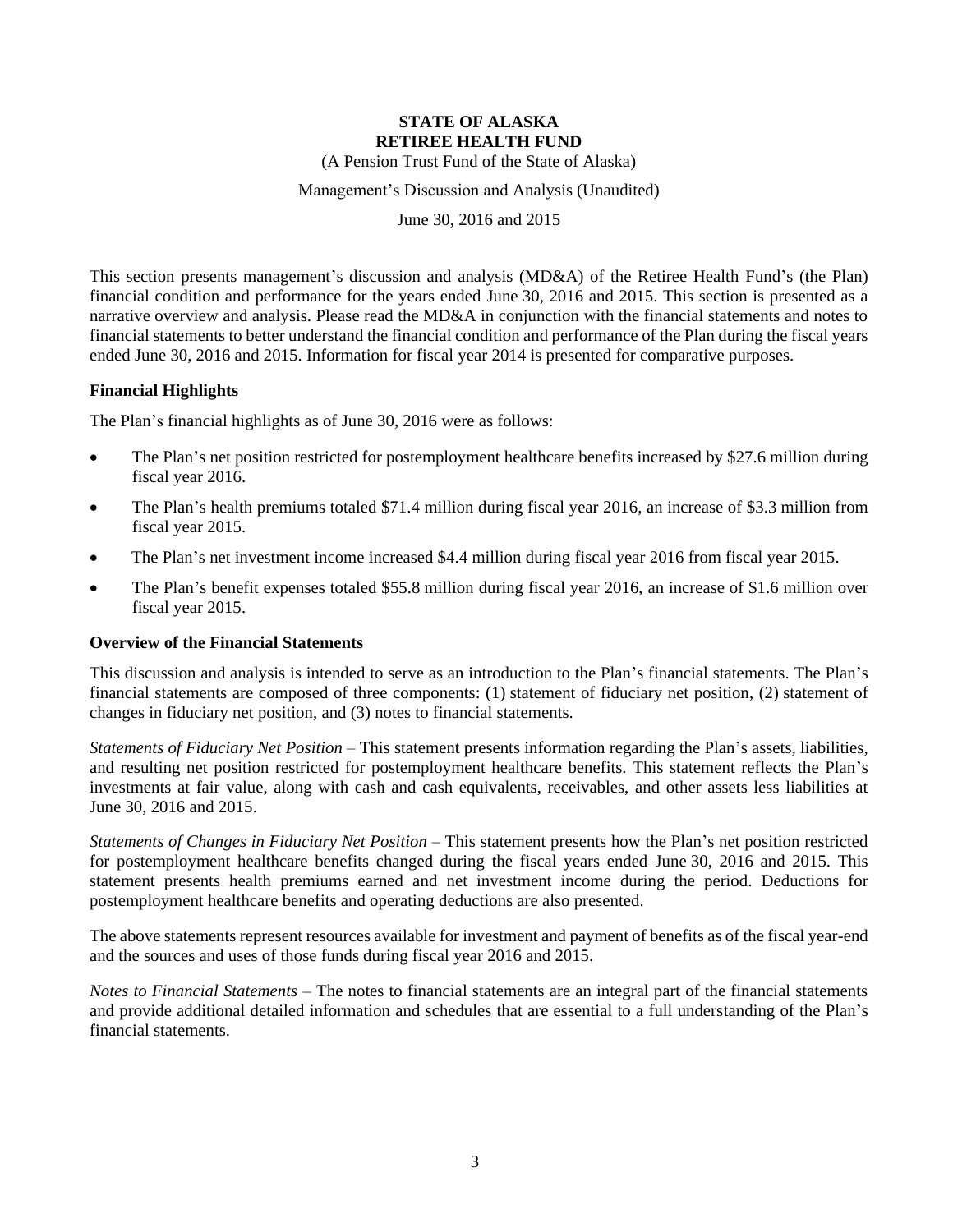(A Pension Trust Fund of the State of Alaska)

# Management's Discussion and Analysis (Unaudited)

June 30, 2016 and 2015

# **Condensed Financial Information**

| <b>Fiduciary net position</b> |                     |             |             |             |              |               |  |
|-------------------------------|---------------------|-------------|-------------|-------------|--------------|---------------|--|
|                               | Increase (decrease) |             |             |             |              |               |  |
| <b>Description</b>            |                     | 2016        | 2015        | Amount      | Percentage   | 2014          |  |
| Assets:                       |                     |             |             |             |              |               |  |
| Cash and cash equivalents     | \$                  | 37,915,566  | 39,150,862  | (1,235,296) | $(3.2)\%$ \$ | 103,670,413   |  |
| Investments, at fair value    |                     | 415,163,905 | 386,508,447 | 28,655,458  | 7.4          | 293,897,212   |  |
| Other                         |                     | 2,610,776   | 1,654,968   | 955,808     | 57.8         | 1,661,931     |  |
| Total assets                  |                     | 455,690,247 | 427,314,277 | 28,375,970  | 6.6          | 399,229,556   |  |
| Liabilities:                  |                     |             |             |             |              |               |  |
| Claims payable                |                     | 32,047,000  | 30,615,600  | 1,431,400   | 4.7          | 25,082,000    |  |
| Accrued expenses              |                     | 659.299     | 299.395     | 359,904     | 120.2        | 664,186       |  |
| Due to other funds            |                     | 69,517      | 1,099,048   | (1,029,531) | (93.7)       | 131,203       |  |
| <b>Total liabilities</b>      |                     | 32,775,816  | 32,014,043  | 761,773     | 2.4          | 25,877,389    |  |
| Total net position            |                     | 422,914,431 | 395,300,234 | 27,614,197  | 7.0%<br>\$.  | 373, 352, 167 |  |

| <b>Changes in fiduciary net position</b> |              |               |            |            |               |  |  |  |
|------------------------------------------|--------------|---------------|------------|------------|---------------|--|--|--|
| Increase (decrease)                      |              |               |            |            |               |  |  |  |
| <b>Description</b>                       | 2016         | 2015          | Amount     | Percentage | 2014          |  |  |  |
| Net position, beginning of year          | 395,300,234  | 373, 352, 167 | 21,948,067 | 5.9%<br>-S | 321,464,202   |  |  |  |
| Additions:                               |              |               |            |            |               |  |  |  |
| Healthcare insurance premiums            | 71,355,285   | 68,053,063    | 3,302,222  | 4.9        | 69,066,044    |  |  |  |
| Medicare retiree drug subsidy            | 106,196      | 219,253       | (113,057)  | (51.6)     | 49,179        |  |  |  |
| Other income                             | 135,044      | 145,297       | (10,253)   | (7.1)      | 72,326        |  |  |  |
| Net investment income                    | 14,704,790   | 10,321,878    | 4,382,912  | 42.5       | 36,271,014    |  |  |  |
| Total additions                          | 86, 301, 315 | 78,739,491    | 7,561,824  | 9.6        | 105,458,563   |  |  |  |
| Deductions:                              |              |               |            |            |               |  |  |  |
| Healthcare benefits                      | 55,780,519   | 54,199,457    | 1,581,062  | 2.9        | 51,669,553    |  |  |  |
| Administrative                           | 2,906,599    | 2,591,967     | 314,632    | 12.1       | 1,901,045     |  |  |  |
| Total deductions                         | 58,687,118   | 56,791,424    | 1,895,694  | 3.3        | 53,570,598    |  |  |  |
| Increase in net position                 | 27,614,197   | 21,948,067    | 5,666,130  | 25.8       | 51,887,965    |  |  |  |
| Net position, end of year                | 422,914,431  | 395,300,234   | 27,614,197 | 7.0%<br>S  | 373, 352, 167 |  |  |  |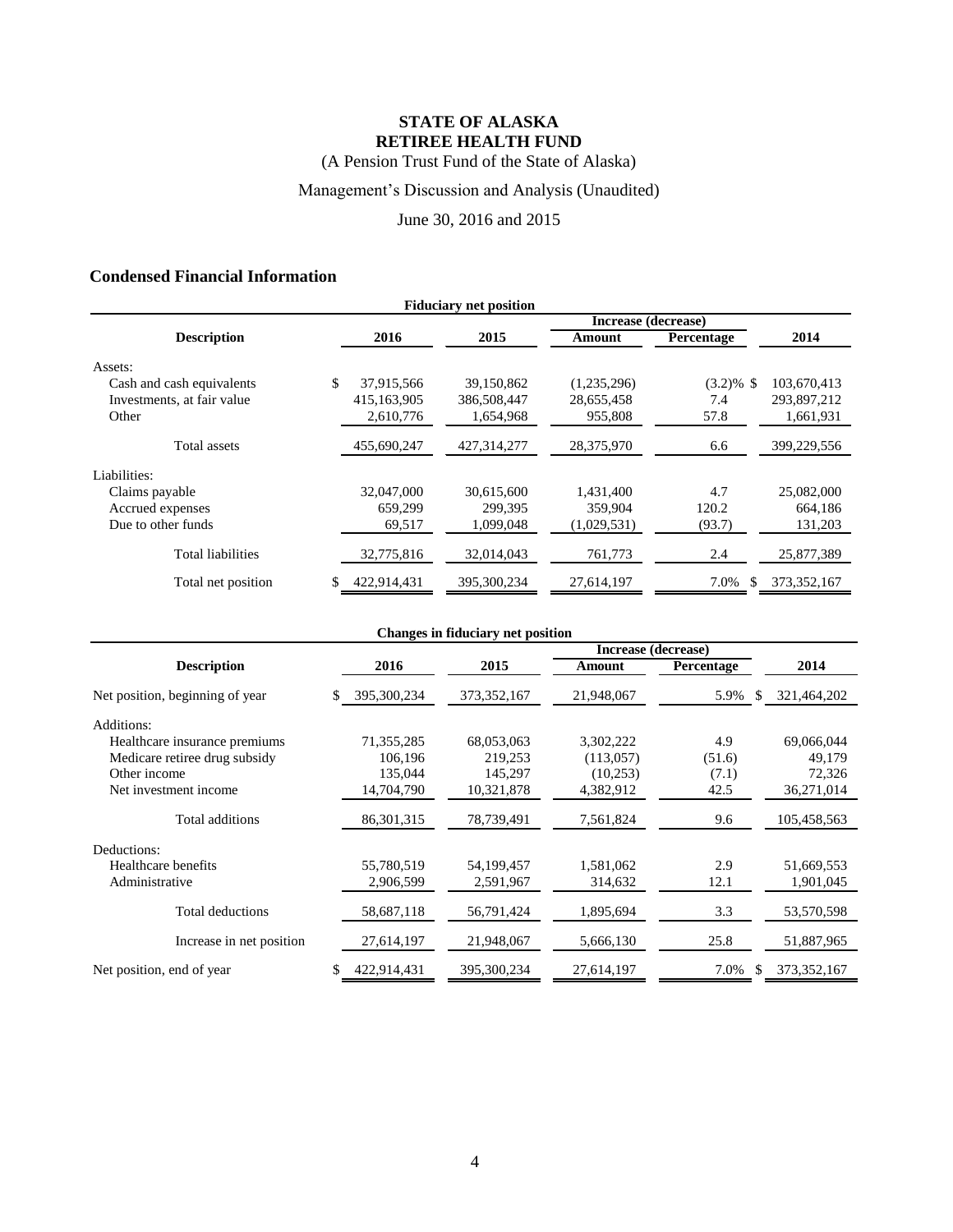(A Pension Trust Fund of the State of Alaska)

## Management's Discussion and Analysis (Unaudited)

June 30, 2016 and 2015

#### **Financial Analysis of the Plan**

The statements of fiduciary net position as of June 30, 2016 and 2015 show net position restricted for postemployment healthcare benefits of \$422,914,431 and \$395,300,234, respectively. The entire amount is available to cover the Plan's obligations to pay postemployment healthcare benefits for its members and their beneficiaries. These amounts also represent an increase in total net position restricted for postemployment healthcare benefits of \$27,614,197 or 7.0% over fiscal year 2015 and \$21,948,067 or 5.9% over fiscal year 2014.

Beginning on July 1, 2007, the Alaska Retiree Healthcare Trust (ARHCT) replaced the major medical fund of the Plan for retired members and beneficiaries covered under Public Employees' Retirement System (PERS), Teachers' Retirement System (TRS), and Judicial Retirement System (JRS). Previously, these Systems had paid a monthly health insurance premium to the Plan. With the creation of the ARHCT, participating PERS, TRS, and JRS employer contributions were deposited directly to the ARHCT replacing the monthly health insurance premiums. Healthcare coverage is still accounted for some retired members, dependents, and beneficiaries in the major medical fund via monthly health insurance premiums. Over the long term, healthcare premiums collected for the Dental, Vision, and Audio (DVA) and Long-Term Care (LTC) funds are expected to cover all claims costs. It is anticipated that there will continue to be increases in future healthcare costs, and the Plans must continue to accumulate assets to meet current and future claims costs.

The investment of plan assets is a long-term undertaking. On an annual basis, the Commissioner of Revenue reviews the asset allocation policies related to plan assets and adopts an asset allocation strategy to ensure the asset mix will remain at an optimal risk/return level given the Plan's constraints and objectives.

During fiscal years 2016 and 2015, the asset allocation for the major medical fund was 100% Short-term Fixed Income Fund and the asset allocation for the DVA fund was 100% General Fund and Other Nonsegregated Investments (GeFONSI). The asset allocation for the Long-Term Care fund was as follows:

|                                | 2016<br><b>Long-term Care</b> |             |  |
|--------------------------------|-------------------------------|-------------|--|
|                                |                               |             |  |
|                                | <b>Allocation</b>             | Range       |  |
| Broad market fixed income pool | 62.00%                        | $62 \pm 10$ |  |
| Domestic equity pool           | 25.00                         | $25 \pm 10$ |  |
| International equity pool      | 13.00                         | $13 \pm 4$  |  |
| Short-term fixed income pool   |                               | $0\% + 2\%$ |  |
| Total                          | 100.00%                       |             |  |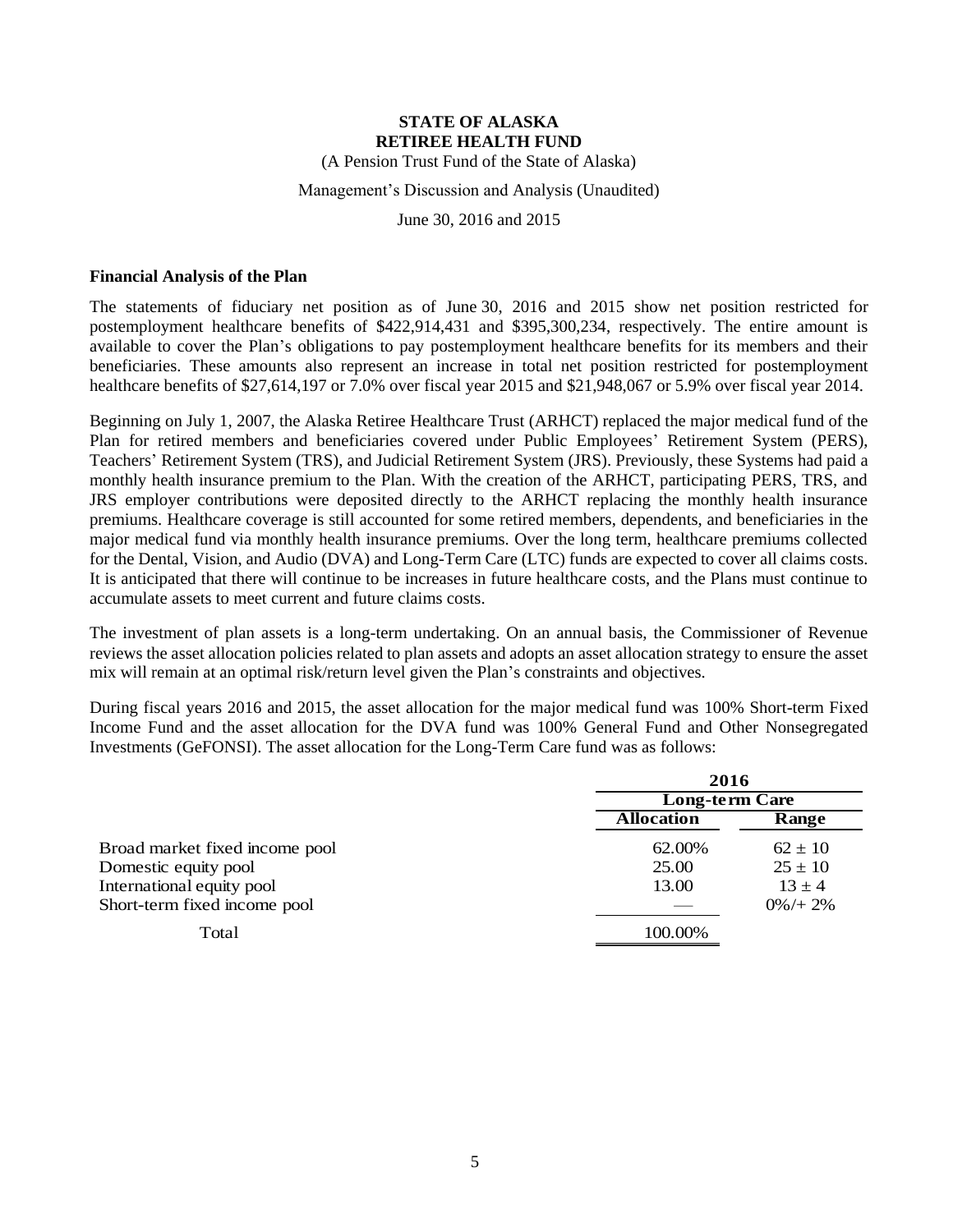(A Pension Trust Fund of the State of Alaska)

# Management's Discussion and Analysis (Unaudited)

# June 30, 2016 and 2015

|                                    | 2015                  |             |  |
|------------------------------------|-----------------------|-------------|--|
|                                    | <b>Long-term Care</b> |             |  |
|                                    | <b>Allocation</b>     | Range       |  |
| Broad market fixed income pool     | 61.80%                | $62 \pm 10$ |  |
| International equity               | 12.75                 | $13 \pm 4$  |  |
| Nonretirement domestic equity pool | 24.85                 | $25 \pm 10$ |  |
| Short-term fixed income pool       | 0.60                  | $0\% + 2\%$ |  |
| Total                              | 100.00%               |             |  |

# **Insurance Premium Calculations**

The overall objective of the Plan is to have sufficient funds to meet claim costs. The insurance premiums are recommended each year by the Division of Retirement and Benefits' (the Division) benefit consultant with the governing body's concurrence and the administrator's approval. Insurance premiums are based on a benefit year. The benefit consultant reviews the historical claims experience and administrative costs and uses that data to estimate trends to develop recommended premiums for the next benefit year.

## **Healthcare Insurance Premiums and Investment Income**

The additions required to fund postemployment healthcare benefits are accumulated through a combination of employer health insurance premiums, member health insurance premiums, prescription drug rebates, and net investment income.

|                                  |                     |            | <b>Additions</b> |                   |             |  |  |
|----------------------------------|---------------------|------------|------------------|-------------------|-------------|--|--|
|                                  | Increase (decrease) |            |                  |                   |             |  |  |
|                                  | 2016                | 2015       | Amount           | <b>Percentage</b> | 2014        |  |  |
| Employer paid health insurance   |                     |            |                  |                   |             |  |  |
| premiums                         | \$<br>1,802,485     | 1,816,797  | (14,312)         | $(0.8) \%$ \$     | 1,786,683   |  |  |
| Member health insurance premiums | 69,552,800          | 66,236,266 | 3,316,534        | 5.0               | 67,279,361  |  |  |
| Medicare retiree drug subsidy    | 106,196             | 219,253    | (113,057)        | (51.6)            | 49,179      |  |  |
| Other                            | 135,044             | 145,297    | (10, 253)        | (7.1)             | 72,326      |  |  |
| Net investment income            | 14,704,790          | 10,321,878 | 4,382,912        | 42.5              | 36,271,014  |  |  |
| Total                            | 86, 301, 315        | 78,739,491 | 7,561,824        | 9.6%<br>-\$       | 105,458,563 |  |  |

Employer paid medical premiums were \$1,223 per month per eligible retiree for calendar years 2016, 2015, and 2014.

Member health insurance premiums increased as a result of a higher member count within the dental, vision, and audio plan as well as the long-term care plan.

Other income primarily comprises of reimbursements for retiree prescription medication and prescription drug rebates paid through the third-party administrator (TPA). The Plan was approved for participation in the Medicare Part D retiree drug subsidy (RDS) program starting in calendar year 2006. One of the provisions of Medicare Part D provides sponsors of pension healthcare plans the opportunity to receive a payment, the RDS, if the sponsor's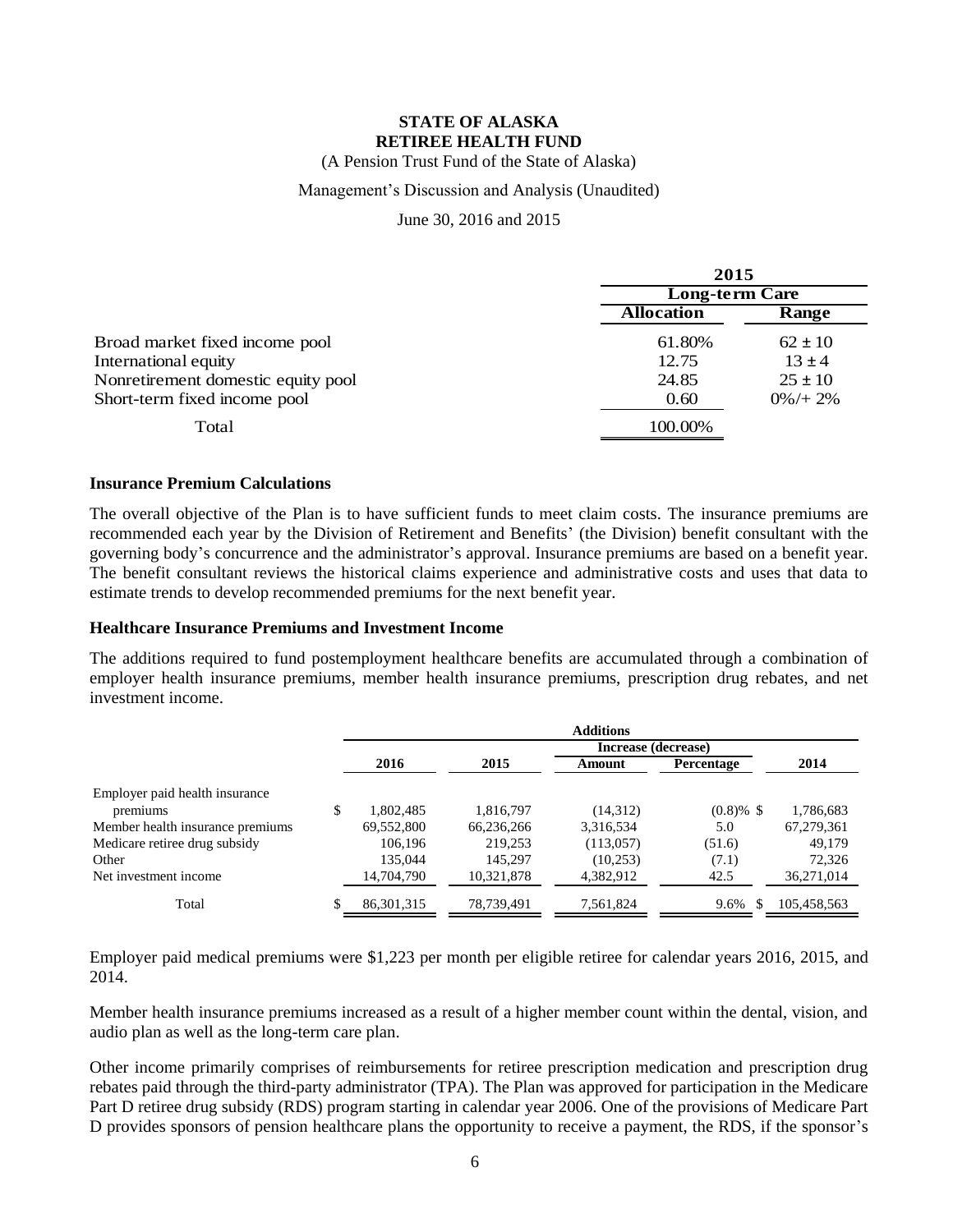(A Pension Trust Fund of the State of Alaska)

Management's Discussion and Analysis (Unaudited)

June 30, 2016 and 2015

plan provides a prescription drug benefit that is actuarially equivalent to the Medicare Part D benefit. The RDS is equal to 28% of the amount of eligible prescription drug benefit costs of retirees who are eligible for, but not enrolled in, Medicare Part D, by virtue of continuing to be covered by the sponsor's plan.

The System's net investment income in fiscal year 2016 increased by \$4,382,912 or 42.5% from amounts recorded in fiscal year 2015, and net investment income in 2015 decreased \$25,949,136 from amounts recorded in fiscal year 2014. During fiscal years 2016 and 2015, the System experienced positive returns on investments, though most gains were primarily in the Retiree Health Fund LTC Plan, though returns were significantly below the expected 7.00%.

For fiscal years 2016 and 2015, the Retiree Health Fund Major Medical Plan investments generated 0.56% and 0.30% rate of return, respectively. The Retiree Health Fund Major Medical Plan annualized rate of return was 0.37% over the last three years and 0.36% over the last five years. The Retiree Health Fund DVA Plan is invested in the GeFONSI. The GeFONSI is an investment pool managed by the State of Alaska, Treasury Division in the Department of Revenue. For fiscal years 2016 and 2015, the GeFONSI investments generated 0.82% and 0.45% rate of return, respectively. The GeFONSI annualized rate of return was 0.61% over the last three years and 1.39% over the last five years. For fiscal years 2016 and 2015, the Retiree Health Fund LTC Plan investments generated 3.61% and 2.81% rate of return, respectively. The Retiree Health Fund LTC Plan annualized rate of return was 5.92% over the last three years and 5.57% over the last five years.

## **Benefits and Deductions**

The primary deduction of the Plan is the payment of postemployment healthcare benefits. These benefit costs and the costs of administering the Plan comprise the costs of operation.

|                     | <b>Deductions</b> |            |                     |                   |            |  |
|---------------------|-------------------|------------|---------------------|-------------------|------------|--|
|                     |                   |            | Increase (decrease) |                   |            |  |
|                     | 2016              | 2015       | Amount              | <b>Percentage</b> | 2014       |  |
| Healthcare benefits | 55,780,519        | 54,199,457 | 1,581,062           | 2.9%              | 51,669,553 |  |
| Administrative      | 2,906,599         | 2,591,967  | 314.632             | 12.1              | 1,901,045  |  |
| Total               | 58,687,118        | 56,791,424 | 1,895,694           | 3.3%              | 53,570,598 |  |

Benefit expense increased by \$1,581,062 or 2.9% and increased by \$2,529,904 or 4.9% from fiscal years 2015 and 2014, respectively. The Plan contracted with two new TPAs in January 2014, and a new LTC TPA in May 2016. The TPAs use networks to help reduce healthcare benefit costs. Currently, the Plan is benefiting through the use of networks provided by the TPAs.

The increase in administrative expenses is primarily due to the increase of members within the DVA and LTC plans based on a per member fee. Additionally, the Retiree Health Fund LTC Plan incurred a transition cost when the Plan contracted with a new TPA in May 2016. The Plan's benefit consultants and Division continue to identify and develop premiums necessary to cover claims costs.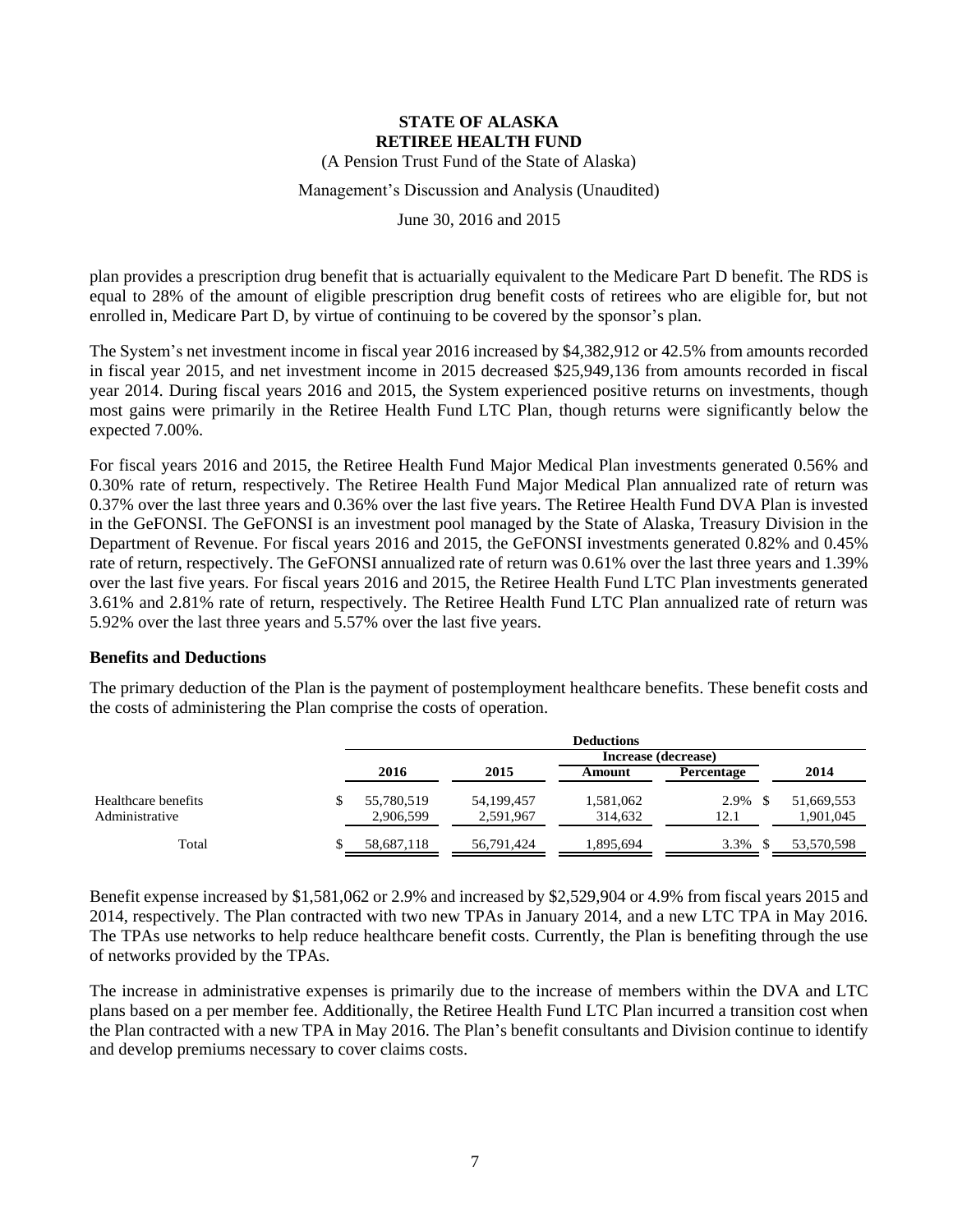(A Pension Trust Fund of the State of Alaska)

Management's Discussion and Analysis (Unaudited)

June 30, 2016 and 2015

## **Funding**

Postemployment healthcare benefits are funded by health insurance premiums received from the remaining participating retirement systems and plan members as well as from income earned on plan investments. Healthcare insurance premiums are recommended each year by the Division's consultant with the governing body's concurrence and the Administrator's approval.

## **Economic Conditions, Market Environment, and Results**

The overall objective of the Plan is to have sufficient funds to meet current and future claim costs. The premiums for the major medical and DVA plans are calculated each year based on the anticipated claims and administrative costs for the following year. The benefit consultant reviews the historical claims experience and administrative costs and uses that data to estimate trends to develop premiums. The amount of reserves is considered when setting the premiums. The premiums for the LTC plan have been developed to provide future benefits for the retirees, much like an annuity. The LTC plan will accumulate large reserves to pay future benefits.

## **Requests for Information**

This financial report is designed to provide a general overview of the Plan's financial condition for all those with interest in the Plan's finances. Questions concerning any of the information provided in this report or requests for additional financial information should be addressed to:

State of Alaska Retiree Health Fund Division of Retirement and Benefits, Finance Section P.O. Box 110203 Juneau, Alaska 99811-0203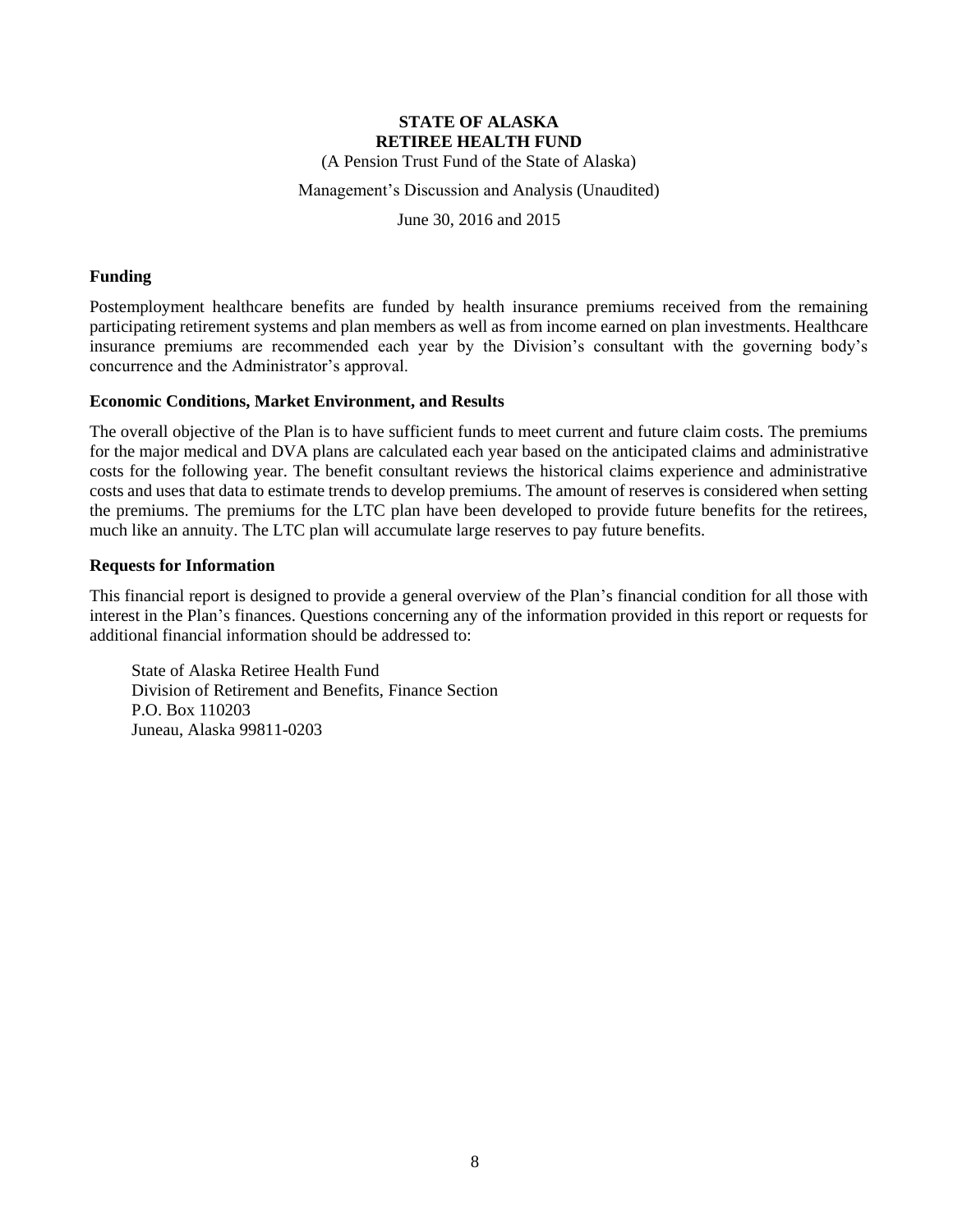# **STATE OF ALASKA<br>
<b>RETIREE HEALTH FUND**<br>
(A Pension Trust Fund of the State of Alaska)

#### Statements of Fiduciary Net Position

#### June 30, 2016 and 2015

|                                                                                                                                                                                 | 2016                        |                                |                                          |                                                         | 2015                                        |                                          |                                          |                                             |
|---------------------------------------------------------------------------------------------------------------------------------------------------------------------------------|-----------------------------|--------------------------------|------------------------------------------|---------------------------------------------------------|---------------------------------------------|------------------------------------------|------------------------------------------|---------------------------------------------|
|                                                                                                                                                                                 | <b>Major</b><br>medical     | Dental, vision,<br>and audio   | Long-term<br>care                        | <b>Total</b>                                            | <b>Major</b><br>medical                     | Dental, vision,<br>and audio             | Long-term<br>care                        | <b>Total</b>                                |
| Assets:<br>Cash and cash equivalents (notes 2 and 3):<br>Investment in State of Alaska General Fund<br>and other nonsegregated investments pool<br>Short-term fixed income pool | \$<br>15,342,734            | 20,282,999                     | 2,289,833                                | 20,282,999<br>17,632,567                                | 14,596,592                                  | 22,232,978                               | 2,321,292                                | 22,232,978<br>16,917,884                    |
| Total cash and cash equivalents                                                                                                                                                 | 15,342,734                  | 20,282,999                     | 2,289,833                                | 37,915,566                                              | 14,596,592                                  | 22,232,978                               | 2,321,292                                | 39,150,862                                  |
| Investments (notes 2 and 3):<br>Broad market fixed income pool<br>Domestic equity pool<br>International equity pools<br>Total investments                                       |                             |                                | 258,699,015<br>103,651,416<br>52,813,474 | 258,699,015<br>103,651,416<br>52,813,474<br>415,163,905 |                                             |                                          | 240,324,449<br>96,610,908<br>49,573,090  | 240,324,449<br>96,610,908<br>49,573,090     |
|                                                                                                                                                                                 |                             |                                | 415,163,905                              |                                                         |                                             |                                          | 386,508,447                              | 386,508,447                                 |
| Other:<br>Interest and dividends receivable<br>Due from State of Alaska General Fund<br>Other assets                                                                            | 11.767<br>117,138<br>14,863 | 1,244,305                      | 7,064<br>1,215,639                       | 18.831<br>117,138<br>2,474,807                          | 3,386<br>137,403<br>14,863                  | 176,828<br>1,244,305                     | 267<br>62,277<br>15,639                  | 3,653<br>376,508<br>1,274,807               |
| Total other                                                                                                                                                                     | 143,768                     | 1,244,305                      | 1,222,703                                | 2,610,776                                               | 155,652                                     | 1,421,133                                | 78,183                                   | 1,654,968                                   |
| Total assets                                                                                                                                                                    | 15,486,502                  | 21,527,304                     | 418,676,441                              | 455,690,247                                             | 14,752,244                                  | 23,654,111                               | 388,907,922                              | 427,314,277                                 |
| Liabilities:<br>Claims payable (note 4)<br>Accrued expenses<br>Due to State of Alaska General Fund<br>Due to retirement systems                                                 | 256,000<br>11,050           | 3,217,000<br>312,551<br>40,215 | 28,574,000<br>335,698<br>29,302          | 32,047,000<br>659,299<br>69,517                         | 85,000<br>5,953<br>$\overline{\phantom{0}}$ | 3,900,600<br>228,799<br>181.869<br>1,566 | 26,630,000<br>64,643<br>914,510<br>1,103 | 30,615,600<br>299,395<br>1,096,379<br>2,669 |
| <b>Total liabilities</b>                                                                                                                                                        | 267,050                     | 3,569,766                      | 28,939,000                               | 32,775,816                                              | 90,953                                      | 4,312,834                                | 27,610,256                               | 32,014,043                                  |
| Net position restricted for<br>postemployment healthcare benefits                                                                                                               | \$<br>15,219,452            | 17,957,538                     | 389,737,441                              | 422,914,431                                             | 14,661,291                                  | 19,341,277                               | 361,297,666                              | 395,300,234                                 |

See accompanying notes to financial statements.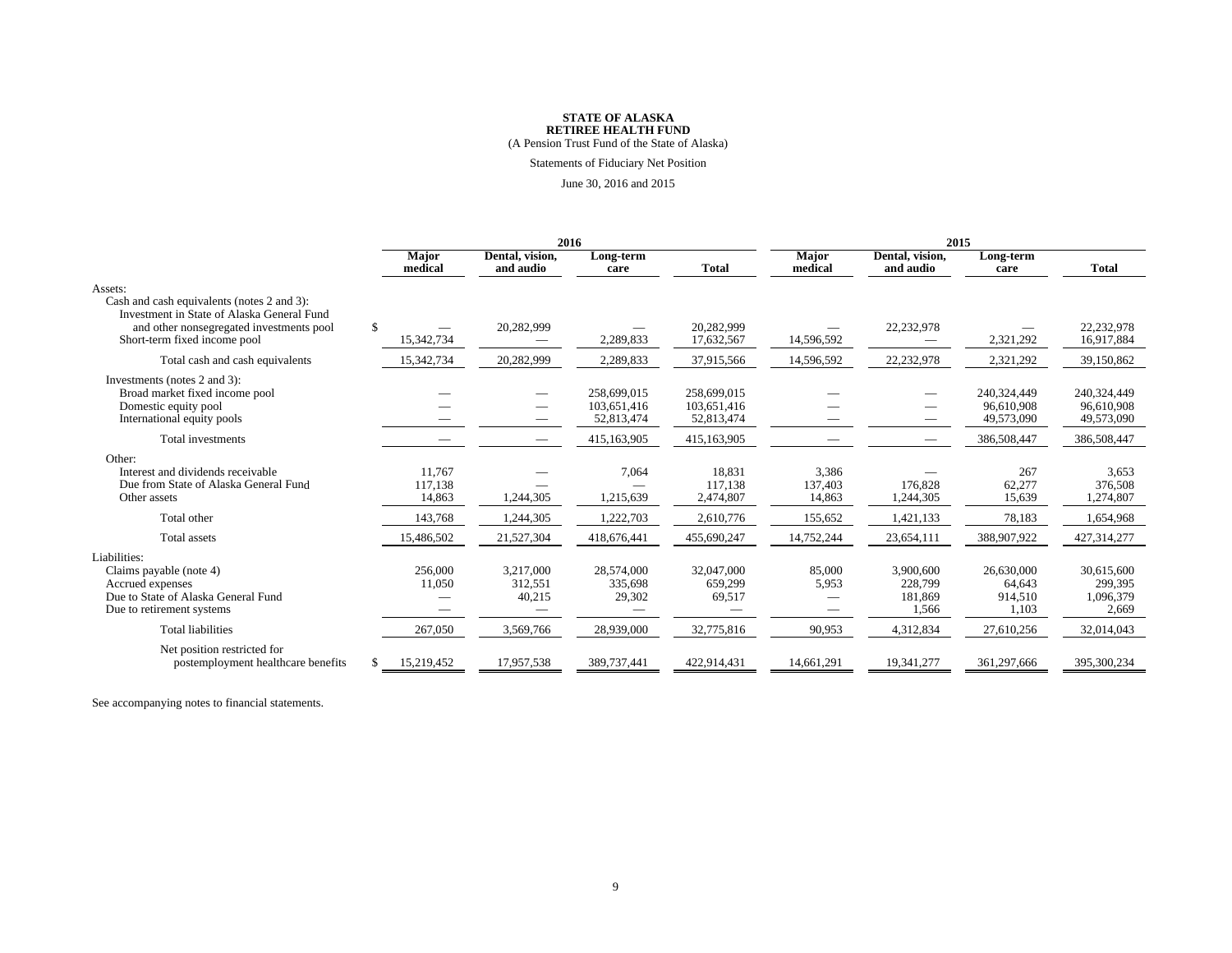# **STATE OF ALASKA<br>
<b>RETIREE HEALTH FUND**<br>
(A Pension Trust Fund of the State of Alaska)

Statements of Changes in Fiduciary Net Position

Years ended June 30, 2016 and 2015

|                                                                               |     |                         | 2016                           |                                   |                                   | 2015                    |                              |                                   |                                   |
|-------------------------------------------------------------------------------|-----|-------------------------|--------------------------------|-----------------------------------|-----------------------------------|-------------------------|------------------------------|-----------------------------------|-----------------------------------|
|                                                                               |     | <b>Major</b><br>medical | Dental, vision,<br>and audio   | Long-term<br>care                 | <b>Total</b>                      | <b>Major</b><br>medical | Dental, vision,<br>and audio | Long-term<br>care                 | <b>Total</b>                      |
| Additions:<br>Contributions:                                                  |     |                         |                                |                                   |                                   |                         |                              |                                   |                                   |
| Employer health insurance premiums<br>Member health insurance premiums        | \$. | 1,802,485<br>996,813    | 39,353,392                     | 29,202,595                        | 1,802,485<br>69,552,800           | 1,816,797<br>933,547    | 37,834,216                   | 27,468,503                        | 1,816,797<br>66,236,266           |
| Total contributions                                                           |     | 2,799,298               | 39,353,392                     | 29,202,595                        | 71,355,285                        | 2,750,344               | 37,834,216                   | 27,468,503                        | 68,053,063                        |
| Medicare retiree drug subsidy (note 5)                                        |     | 106,196                 |                                |                                   | 106,196                           | 219,253                 |                              |                                   | 219,253                           |
| Investment income:<br>Net appreciation in fair value<br>Interest<br>Dividends |     | 83,669                  | 173,400                        | 6,926,541<br>7,121,810<br>523,478 | 7.010.210<br>7,295,210<br>523,478 | 41.688                  | 101,090                      | 3,548,447<br>6,233,462<br>489,594 | 3.590.135<br>6,334,552<br>489,594 |
| Total investment income                                                       |     | 83,669                  | 173,400                        | 14,571,829                        | 14,828,898                        | 41,688                  | 101,090                      | 10,271,503                        | 10,414,281                        |
| Less investment expense                                                       |     | 3,000                   | $\qquad \qquad \longleftarrow$ | 121,108                           | 124,108                           | 2,451                   | —                            | 89,952                            | 92,403                            |
| Net investment income                                                         |     | 80,669                  | 173,400                        | 14,450,721                        | 14,704,790                        | 39,237                  | 101,090                      | 10,181,551                        | 10,321,878                        |
| Other income                                                                  |     | 130,630                 | 4,414                          |                                   | 135,044                           | 136,302                 | 4,234                        | 4,761                             | 145,297                           |
| Total additions                                                               |     | 3,116,793               | 39,531,206                     | 43,653,316                        | 86,301,315                        | 3,145,136               | 37,939,540                   | 37,654,815                        | 78,739,491                        |
| Deductions:<br>Healthcare benefits (note 4)<br>Administrative                 |     | 2.444.746<br>113,886    | 38,770,264<br>2,144,681        | 14,565,509<br>648,032             | 55,780,519<br>2,906,599           | 2,599,979<br>124,766    | 37.195.096<br>2,057,782      | 14,404,382<br>409,419             | 54.199.457<br>2,591,967           |
| <b>Total deductions</b>                                                       |     | 2,558,632               | 40,914,945                     | 15,213,541                        | 58,687,118                        | 2,724,745               | 39,252,878                   | 14,813,801                        | 56,791,424                        |
| Net change in fiduciary net position                                          |     | 558,161                 | (1,383,739)                    | 28,439,775                        | 27,614,197                        | 420,391                 | (1,313,338)                  | 22,841,014                        | 21,948,067                        |
| Net position restricted for postemployment<br>healthcare benefits:            |     | 14,661,291              | 19,341,277                     | 361,297,666                       | 395,300,234                       | 14,240,900              | 20.654.615                   |                                   | 373, 352, 167                     |
| Net position, beginning of year<br>Net position, end of year                  |     | 15,219,452              | 17,957,538                     | 389,737,441                       | 422,914,431                       | 14,661,291              | 19,341,277                   | 338,456,652<br>361,297,666        | 395,300,234                       |
|                                                                               |     |                         |                                |                                   |                                   |                         |                              |                                   |                                   |

See accompanying notes to financial statements.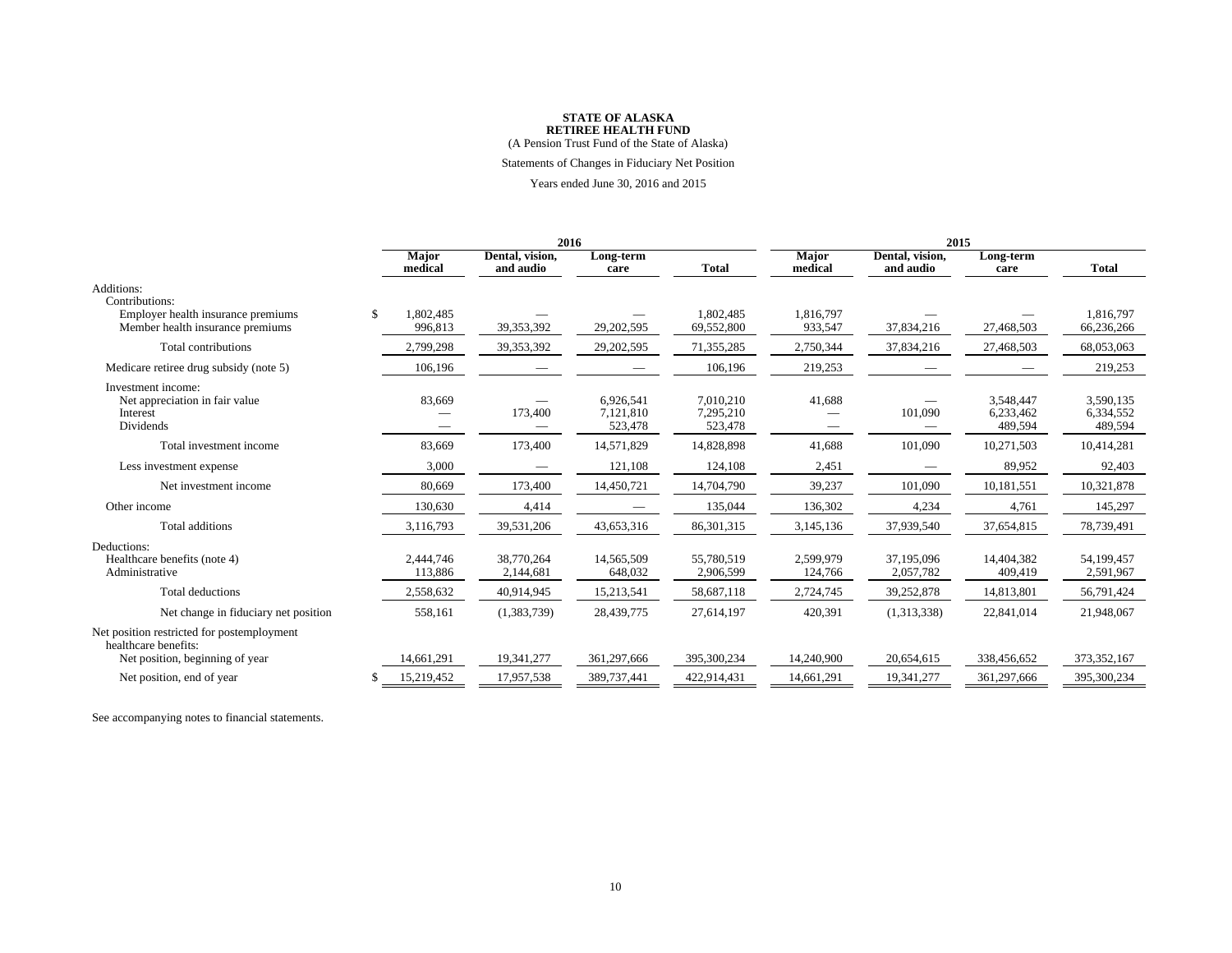(A Pension Trust Fund of the State of Alaska)

Notes to Financial Statements

June 30, 2016 and 2015

## **(1) Description**

The following brief description of the State of Alaska Retiree Health Fund (the Plan), a pension trust fund of the State of Alaska (the State), is provided for general information purposes only. Participants should refer to the Retiree Group Insurance Information Booklet for more complete information.

# *General*

The Plan was established to provide self-insured healthcare benefits to retirees of the Public Employees' Retirement System (PERS), Teachers' Retirement System (TRS), Judicial Retirement System (JRS), and Elected Public Officers Retirement System (collectively referred to as the Retirement Systems) beginning July 1, 1997. The Plan is a pension trust fund of the State financial reporting entity and is included as such in the State's Comprehensive Annual Financial Report (CAFR). As of June 30, 2016 and 2015, there were 41,015 and 39,733 retirees, respectively, excluding dependents, covered by the Plan.

Prior to July 1, 1997, healthcare benefits for retirees were fully insured through the payment of premiums to an insurance company.

# *Benefits*

The Plan offers major medical; voluntary dental, vision, and audio (DVA); and voluntary long-term care (LTC) benefits to eligible benefit recipients of the Retirement Systems and their dependents.

# *Medical*

The Plan provides medical benefits to qualified benefit recipients of the Retirement Systems. The State pays the medical premiums for benefit recipients of the Elected Public Officers Retirement System, for benefit recipients of the Marine Engineers Beneficial Association who retired from the State after July 1, 1986, and for benefit recipients of the NorthWest Marine Trust who retired from the State before July 1, 1984.

The following benefit recipients must elect coverage and pay a premium:

- Benefit recipients of the PERS first hired under the PERS on or after July 1, 1986, who are under age 60, are not receiving a disability benefit, and had less than 25 years of peace officer/firefighter service or less than 30 years of other service
- Benefit recipients of the TRS first hired under the TRS on or after July 1, 1990, who are under age 60, are not receiving a disability benefit, and had less than 25 years of service
- Benefit recipients of the PERS first hired under the PERS on or after July 1, 1996, who are age 60 or older and do not have at least 10 years of credited service
- Alternate payees under a Qualified Domestic Relations Order (QDRO).

Beginning July 1, 2007, the Alaska Retiree Healthcare Trust (ARHCT), a healthcare trust fund of the State, was established. The ARHCT is self-funded and provides major medical coverage to retirees of the Plan. The Plan retains the risk of loss of allowable claims for eligible members. The ARHCT began paying member healthcare claims on March 1, 2008. Prior to that, healthcare claims were paid for by the Plan.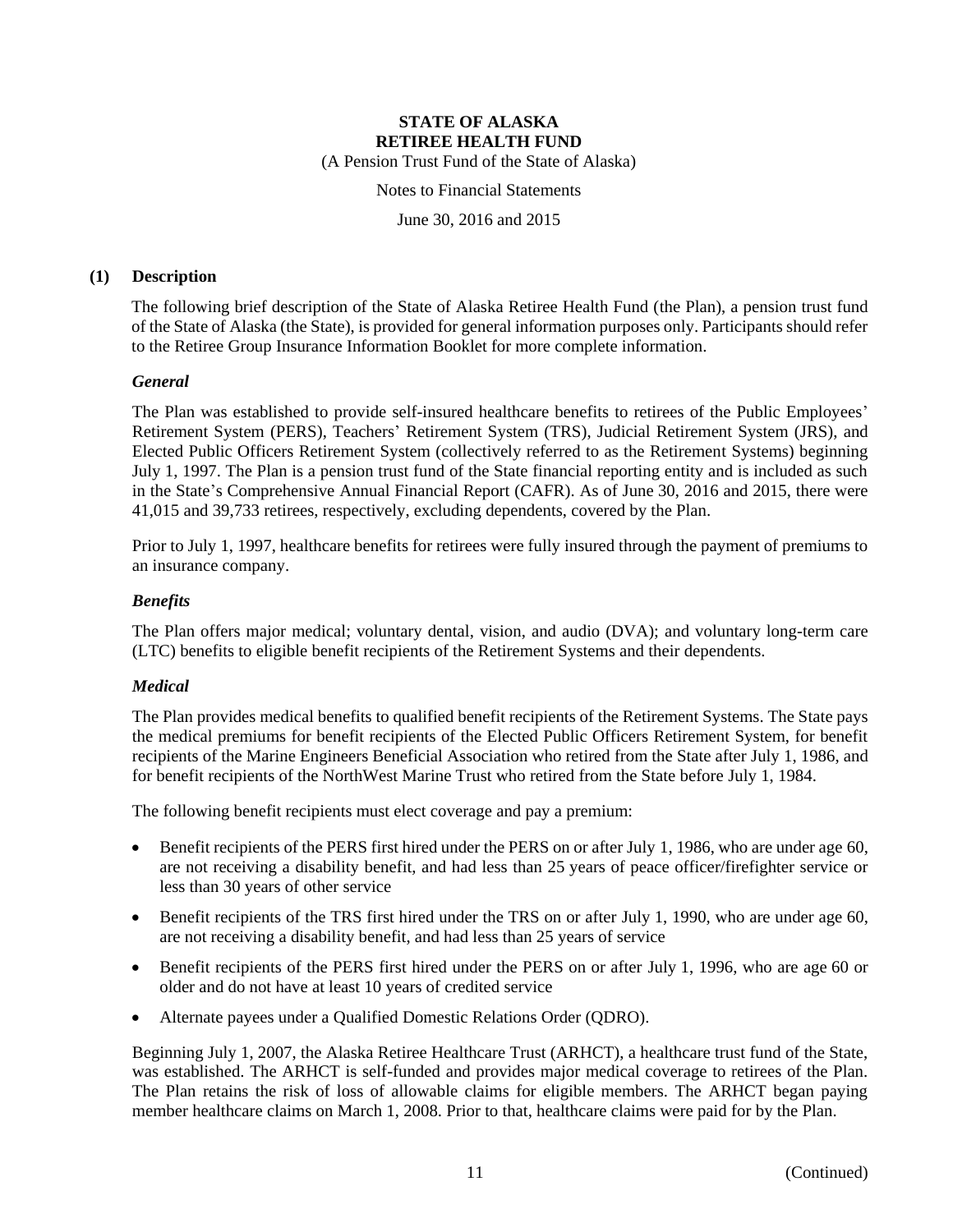(A Pension Trust Fund of the State of Alaska)

Notes to Financial Statements

June 30, 2016 and 2015

## *Voluntary DVA and LTC*

Individuals receiving benefits from one of the Retirement Systems, excluding alternate payees under a QDRO, may elect coverage for themselves and their eligible dependents. If coverage is elected, the premiums are paid by deductions from retirement checks.

# **(2) Summary of Significant Accounting Policies**

## *Basis of Accounting*

The Plan's financial statements are prepared using the economic resources measurement focus and the accrual basis of accounting. Insurance premiums are recognized in the period in which they are due. Benefits are recognized when due and payable.

# *Use of Estimates*

The preparation of financial statements in conformity with U.S. generally accepted accounting principles requires management to make estimates and assumptions that affect the reported amounts of assets and liabilities and disclosure of contingent assets and liabilities at the date of the financial statements and the reported amounts of additions and deductions during the reporting period. Actual results could differ from those estimates.

## *Investments*

The Department of Revenue, Treasury Division (Treasury) has created a pooled environment by which it manages the investments the Commissioner of Revenue (the Commissioner) has fiduciary responsibility for. Actual investing is performed by investment officers in Treasury or by contracted external investment managers. The funds invest in the State's internally managed General Fund and Other Nonsegregated Investments Pool (GeFONSI), Short-term Fixed Income Pool, Broad Market Fixed Income Pool, SSgA Russell 3000 Pool, SSgA MSCI EAFE Index Pool, and the Lazard International Equity Pool. The GeFONSI consists of investments in the State's internally managed Short-term Fixed Income Pool, Short-term Liquidity Fixed Income Pool, and Intermediate-term Fixed Income Pool. The complete financial activity of the funds is shown in the State's CAFR available from the Department of Administration, Division of Finance.

## *Valuation and Income Allocation*

Assets in the pools are reported at fair value. Investment purchases and sales are recorded on a trade-date basis. Securities are valued each business day using prices obtained from a pricing service.

The accrual basis of accounting is used for the investment income and GeFONSI investment income is distributed to pool participants monthly if prescribed by statute or if appropriated by state legislature. Income in the Short-term, Short-term Liquidity, Intermediate-term Fixed Income, Broad Market Fixed Income Pool, and the Domestic and International Equity Pools is allocated to the pool participants daily on a pro-rata basis.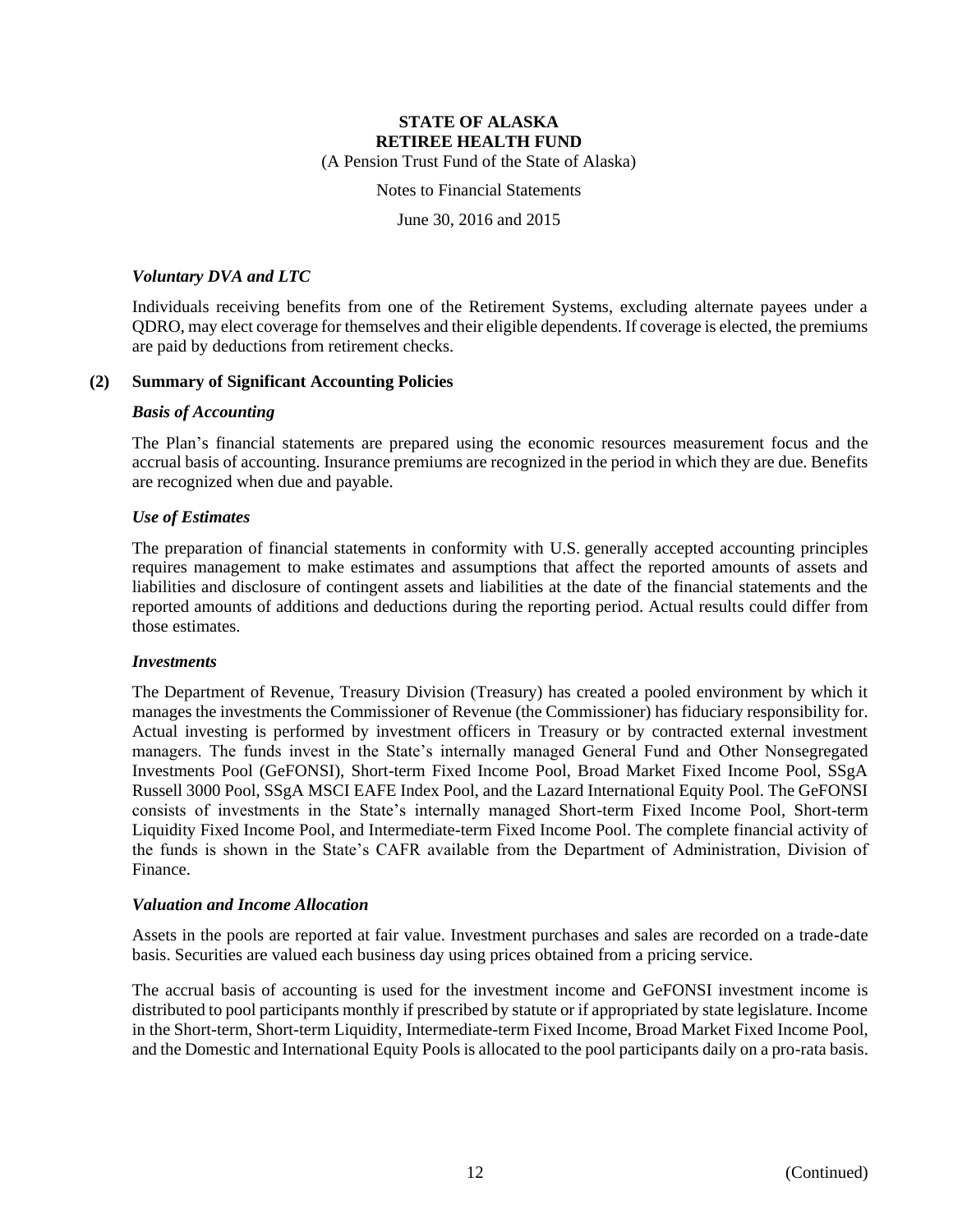(A Pension Trust Fund of the State of Alaska)

Notes to Financial Statements

June 30, 2016 and 2015

### *Administration*

The Plan is administered by the State's Division of Retirement and Benefits (the Division). The Division utilizes the services of claims administrators, HealthSmart Benefit Solutions (HealthSmart), Aetna, Moda Health, Pay Flex, and Capgemini US to process all medical, dental, and prescription drug claims. Some of the managed-care vision benefits provided by the Plan are administered by Vision Service Plan.

## *Funding*

The Plan is self-insured for all benefits. The Plan's funding policy provides for the collection of insurance premiums from the Retirement Systems administered by the Division of Retirement and Benefits as well as from benefit recipients, as applicable. Premium amounts are actuarially determined on an annual basis and adjusted as necessary. The Retirement Systems retain the risk of loss of allowable claims.

# *Due from (to) State of Alaska General Fund*

Amounts due from (to) the State of Alaska General Fund represent the amounts paid by the Plan on behalf of others and amounts paid by others on behalf of the Plan.

# *Due to Retirement Systems*

Due to retirement systems represents amounts owed to the Public Employees' Retirement System and Teachers' Retirement System Defined Benefit Pension Retirement Systems.

# *Federal Income Tax Status*

The Plan is a pension fund of the State financial reporting entity and is included as such in the State's comprehensive annual financial report. The Plan is not subject to federal income tax by virtue of the Plan's status as a governmental entity.

## **(3) Investments**

At June 30, 2016, the Plan's share of pool investments was as follows:

| <b>Investment Pool</b>           |    | <b>Major</b> medical | Long-term care |
|----------------------------------|----|----------------------|----------------|
| Cash and Cash Equivalents        |    |                      |                |
| Short-Term Fixed Income Pool     | \$ | 15,342,734           | 2,289,833      |
| Domestic Fixed Income            |    |                      |                |
| Broad Market Fixed Income Pool   |    |                      | 258,699,015    |
| Equity                           |    |                      |                |
| SSgA Russell 3000 Pool           |    |                      | 103,651,416    |
| SSgA MSCI EAFE Index Pool        |    |                      | 34,761,015     |
| Lazard International Equity Pool |    |                      | 18,052,459     |
| Total                            | S  | 15.342.734           | 417,453,738    |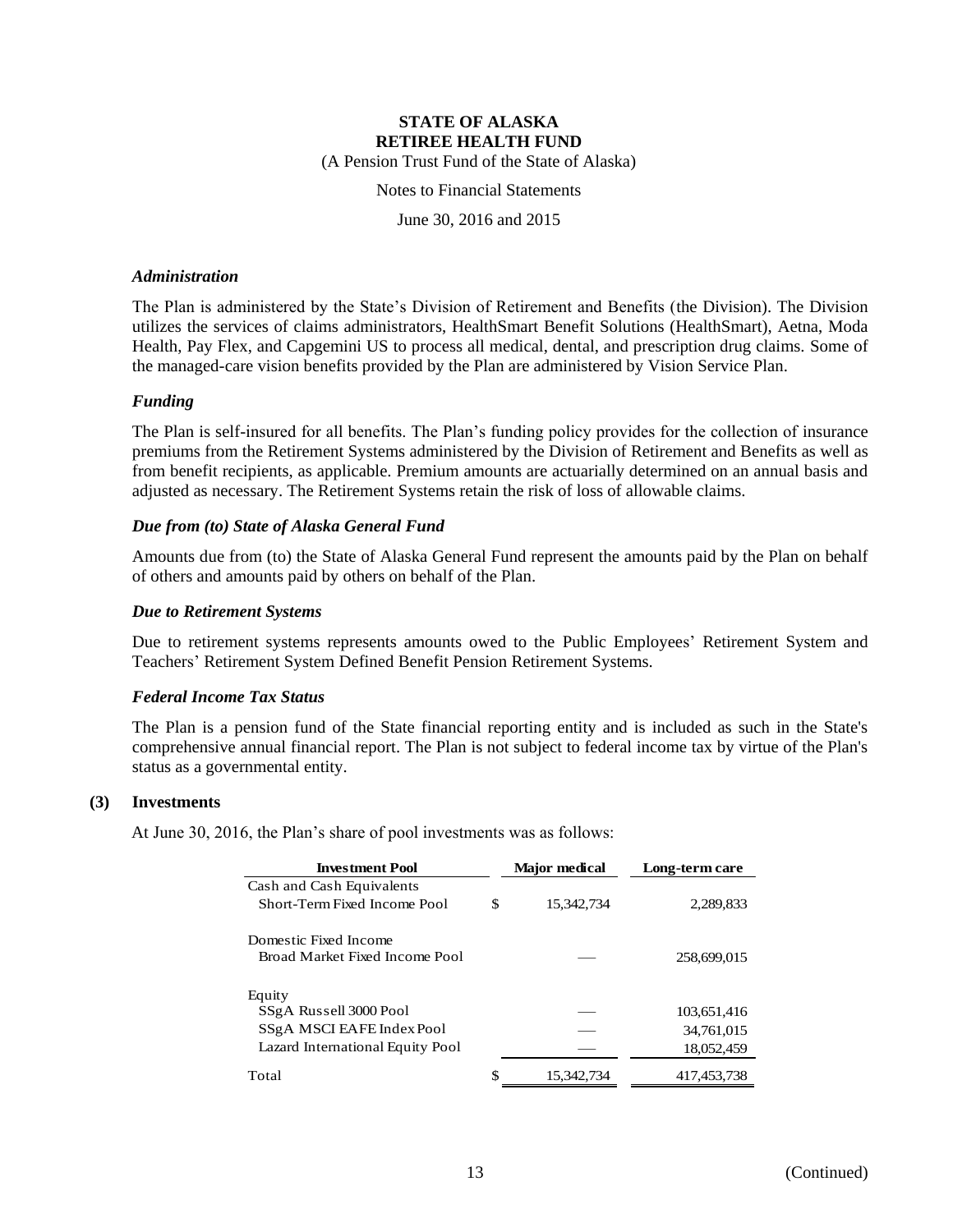(A Pension Trust Fund of the State of Alaska)

Notes to Financial Statements

June 30, 2016 and 2015

|                 | Dental,<br>vision, and<br>audio |
|-----------------|---------------------------------|
| GeFONSI balance | 20,282,999                      |

For additional information on interest rate risk, credit risk, foreign exchange, derivatives, fair value, and counterparty credit risk, see the separately issued report on the Invested Assets of the Commissioner of Revenue at http://treasury.dor.alaska.gov/Investments/Annual-Investment-Reports.aspx.

# **(4) Claims Payable**

The liability for claims incurred but not reported represents the estimated amounts necessary to settle all outstanding claims, incurred but not reported, as of the balance sheet date. The Plan's reserve estimates are based primarily on historical development patterns adjusted for current trends that would modify past experience. Claims are reevaluated periodically to consider the effects of inflation, claims settlement trends, and other economic factors. The process of establishing loss reserves is subject to uncertainties that are normal, recurring, and inherent in the healthcare business. Changes in the balances of claims liabilities are as follows:

| 2016             | 2015         |
|------------------|--------------|
|                  |              |
|                  |              |
| \$<br>1,096,379  | 131,203      |
| 30,615,600       | 25,082,000   |
| 31,711,979       | 25, 213, 203 |
| 55,780,519       | 54,199,457   |
| (55,375,981)     | (47,700,681) |
| \$<br>32,116,517 | 31,711,979   |
|                  |              |
| \$<br>69,517     | 1,096,379    |
| 32,047,000       | 30,615,600   |
| \$<br>32,116,517 | 31,711,979   |
|                  |              |

## **(5) Medicare Part D Retiree Drug Subsidy**

One of the provisions of Medicare Part D provides sponsors of pension healthcare plans the opportunity to receive a retiree drug subsidy (RDS) payment if the sponsor's plan provides a prescription drug benefit that is actuarially equivalent to the Medicare Part D benefit. The RDS is equal to 28% of the amount of eligible prescription drug benefit costs of retirees who are eligible for, but not enrolled in, Medicare Part D, by virtue